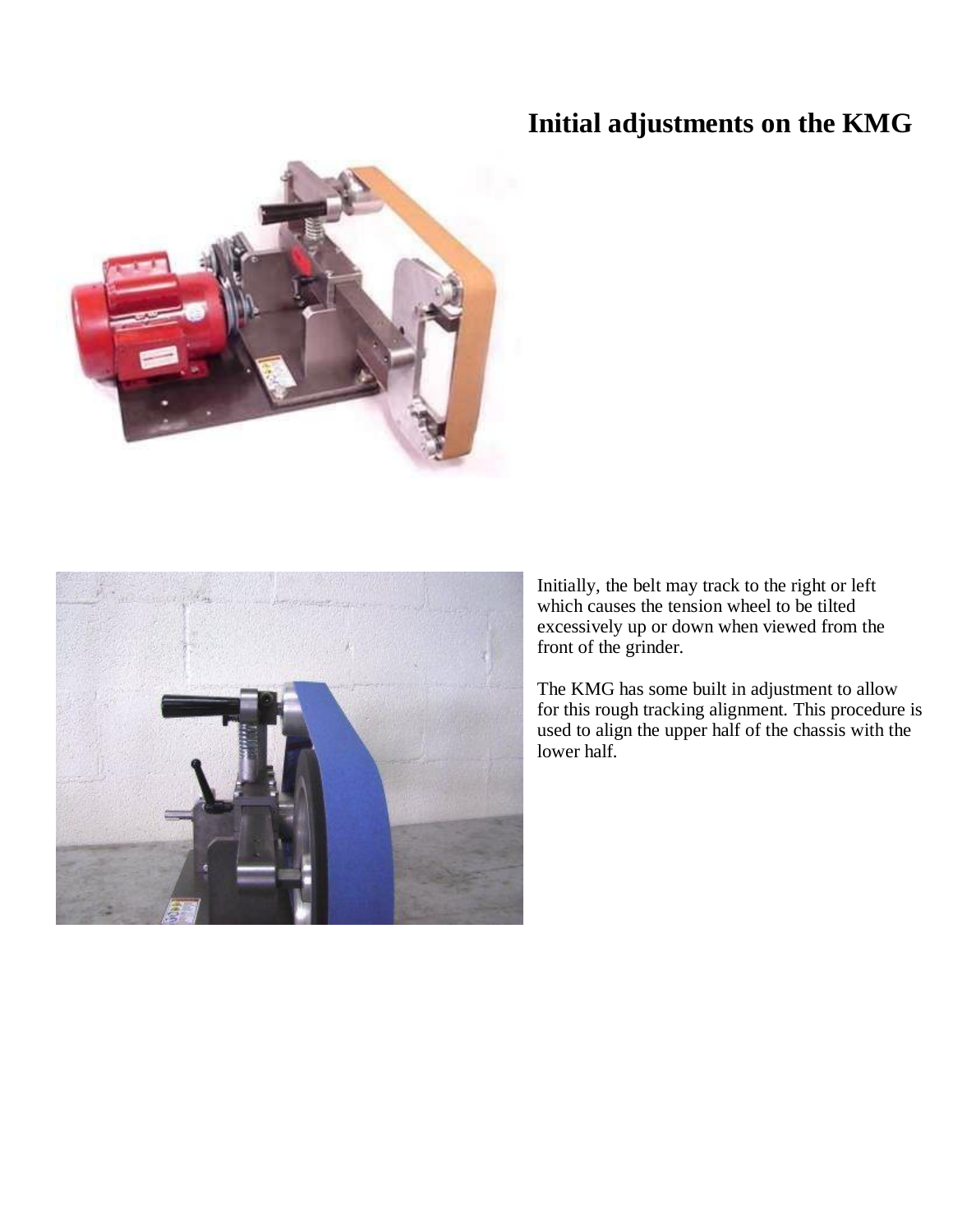



If the belt is normally tracking to far to the right, it can be moved more towards the left by moving the upper chassis to the left.

Remove the tapered handle by unscrewing it. Using a soft hammer or mallet, strike the tension arm to the left with a firm blow. This will rotate the upper chassis to the left and the belt tracking will follow. It may take several firm strikes. Check and repeat as needed.

Like wise, if the belt is normally tracking to far to the left, it can be moved towards the right by moving the upper chassis to the right.

Remove the tapered handle by unscrewing it. With a soft hammer or mallet, strike the tension arm to the right with a firm blow. See the photo.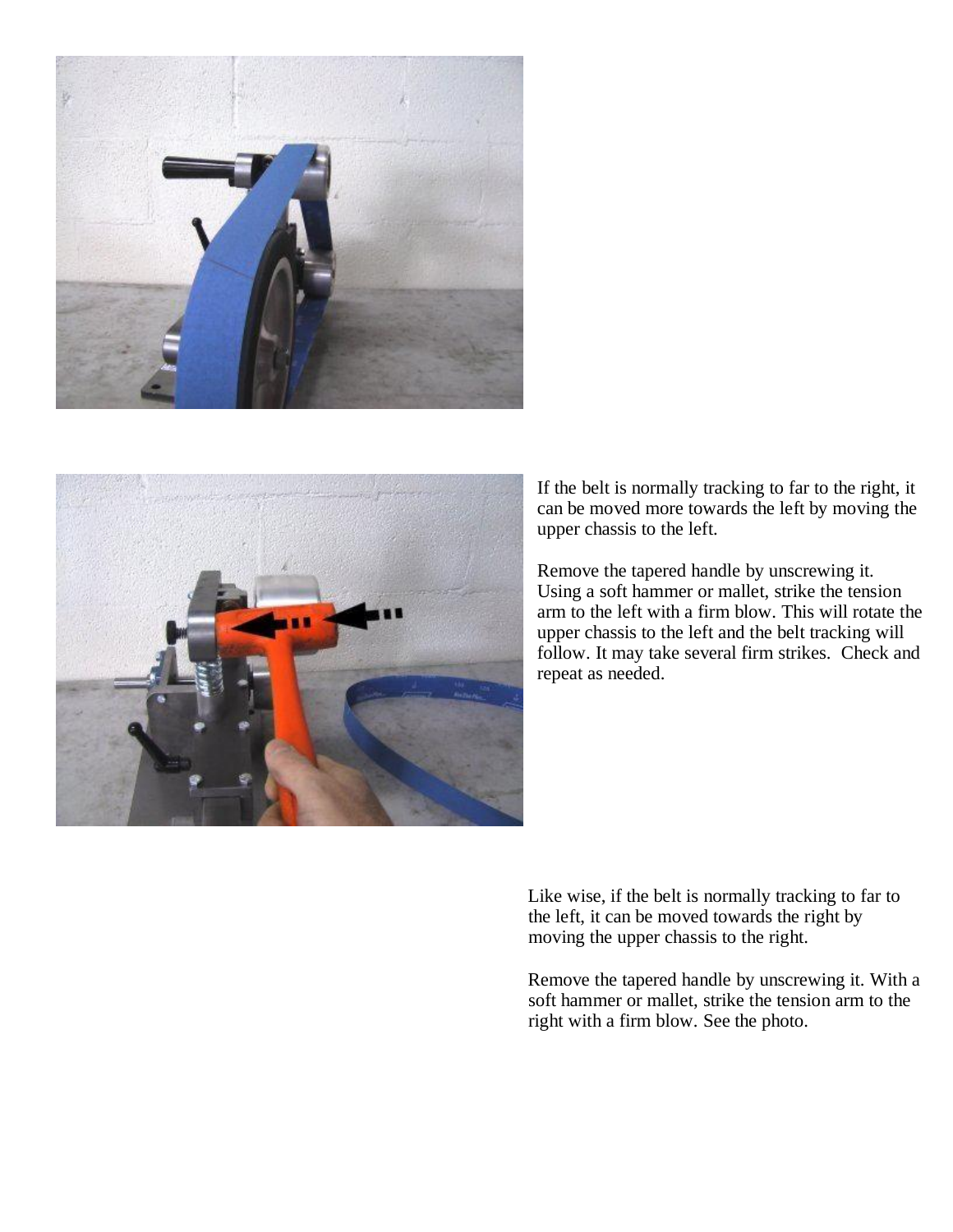



To make things easier and to get more adjusment, you can slightly loosen the 4 bolts on the corner of the tooling arm receiver that fastens the upper

chassis to the lower chassis.

Retighten after you've made the adjustments.

This procedure is a "rough" adjustment to get the overall tracking more centered. It is expected to see the tension wheel tilted up or down as needed for fine adjustments and the belt is not expected to run in the center of the drive wheel or tracking wheel as long as it runs properly on the contact wheel, platen attachment, etc.

Back to the KMG Grinders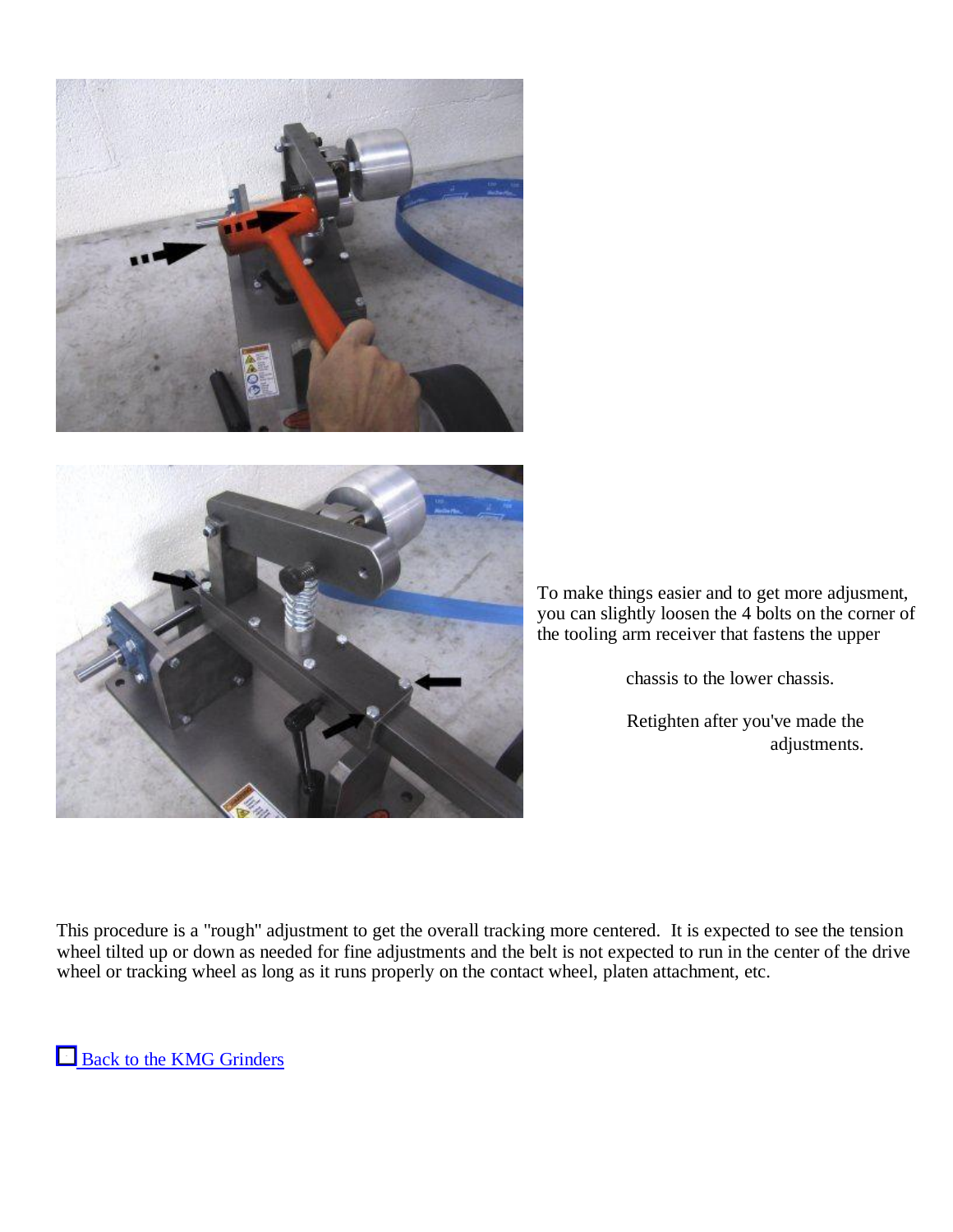Tuning the KMG's tracking system.

If you find the tracking wheel is tilted at an extreme angle to keep the belt in the center, here is a quick adjustment to get the belt tracking in a neutral position. This is done by adjusting the position of the driveshaft.

Set the tracking wheel so that it is level and observe how the belt tracks on the machine. It might be far to the left or to the right. Notice how the belt rides on the rear drive wheel. In this case the belt is clearly riding toward the inside.

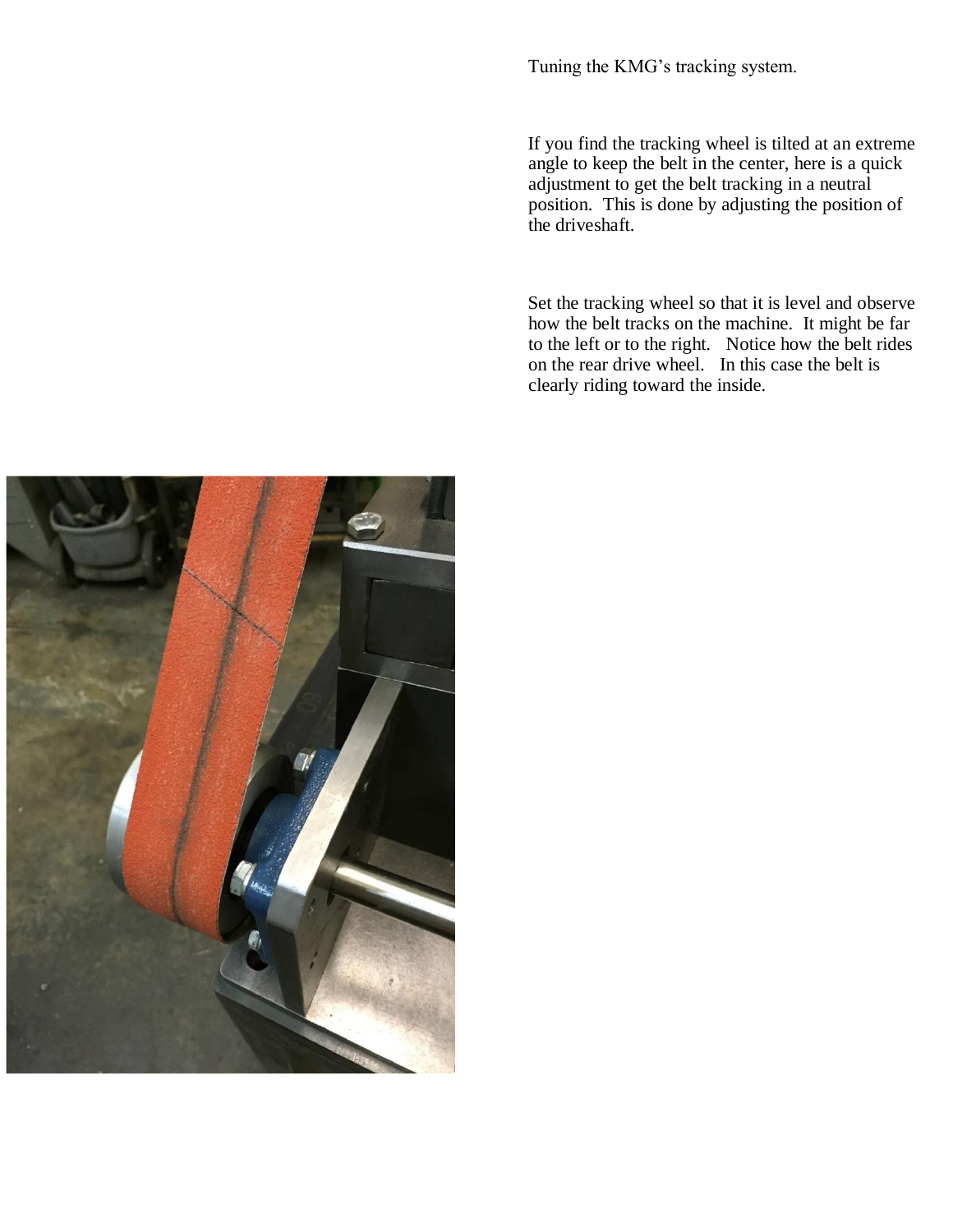

The adjustment for this condition is to slightly loosen the 4 bolts that mount the bearings. This requires a 9/16" wrench.

Starting with the pulley side, loosen the bolts then use a rubber mallet and tap on the pulley to shift the drive shaft towards the rear of the grinder. The bearing unit will move about  $1/16$ " towards the rear. Tighten the bolts and check the tracking. You will notice that the belt will run more towards the center without any adjusting on the tracking wheel.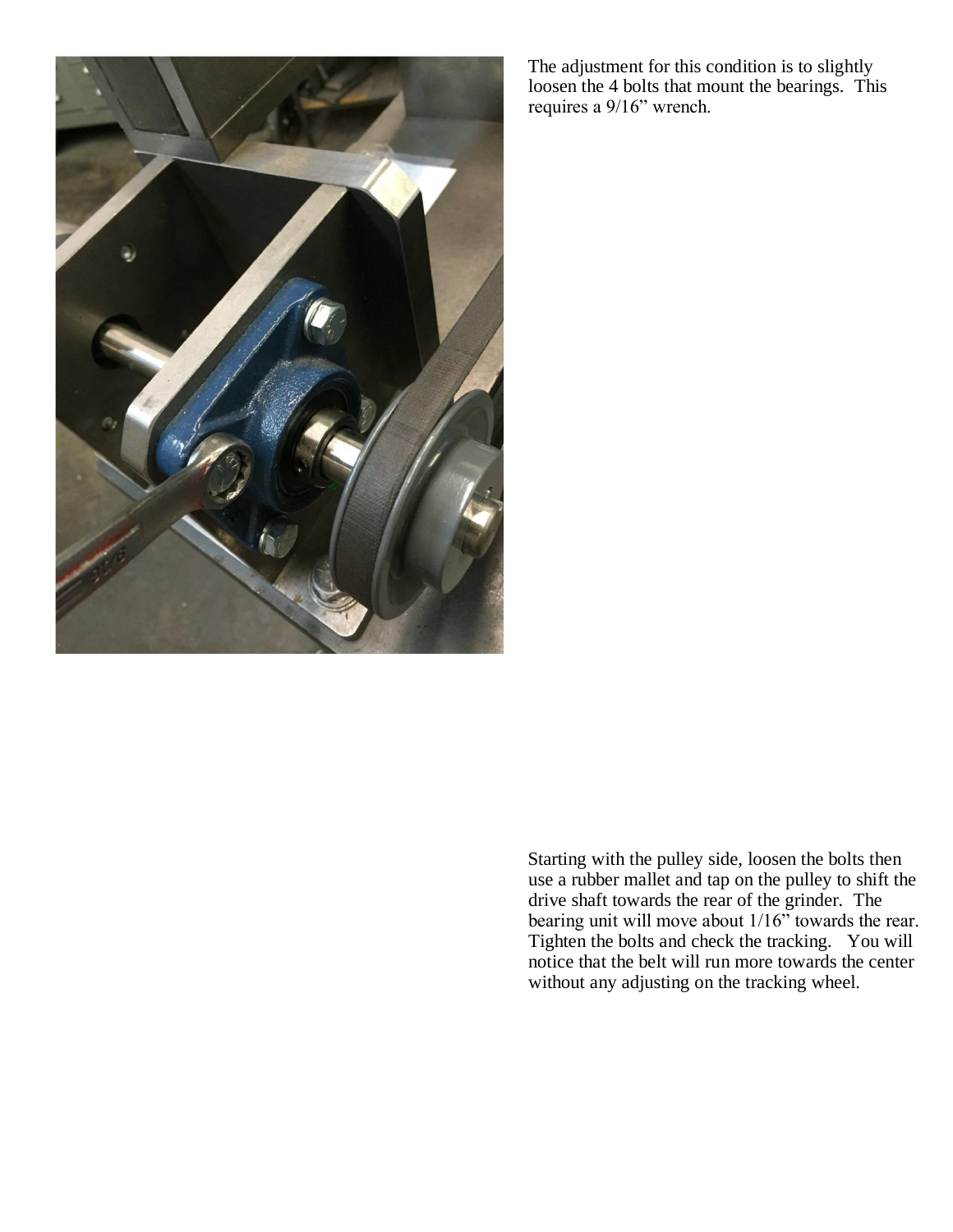

If this helped, but not enough, then repeat the process on the drive wheel side, except move the drive wheel towards the front of the grinder. Loosen the bearing bolts, tap the wheel towards the front until the bearing shift forward approximately 1/16" and retighten the bolts.